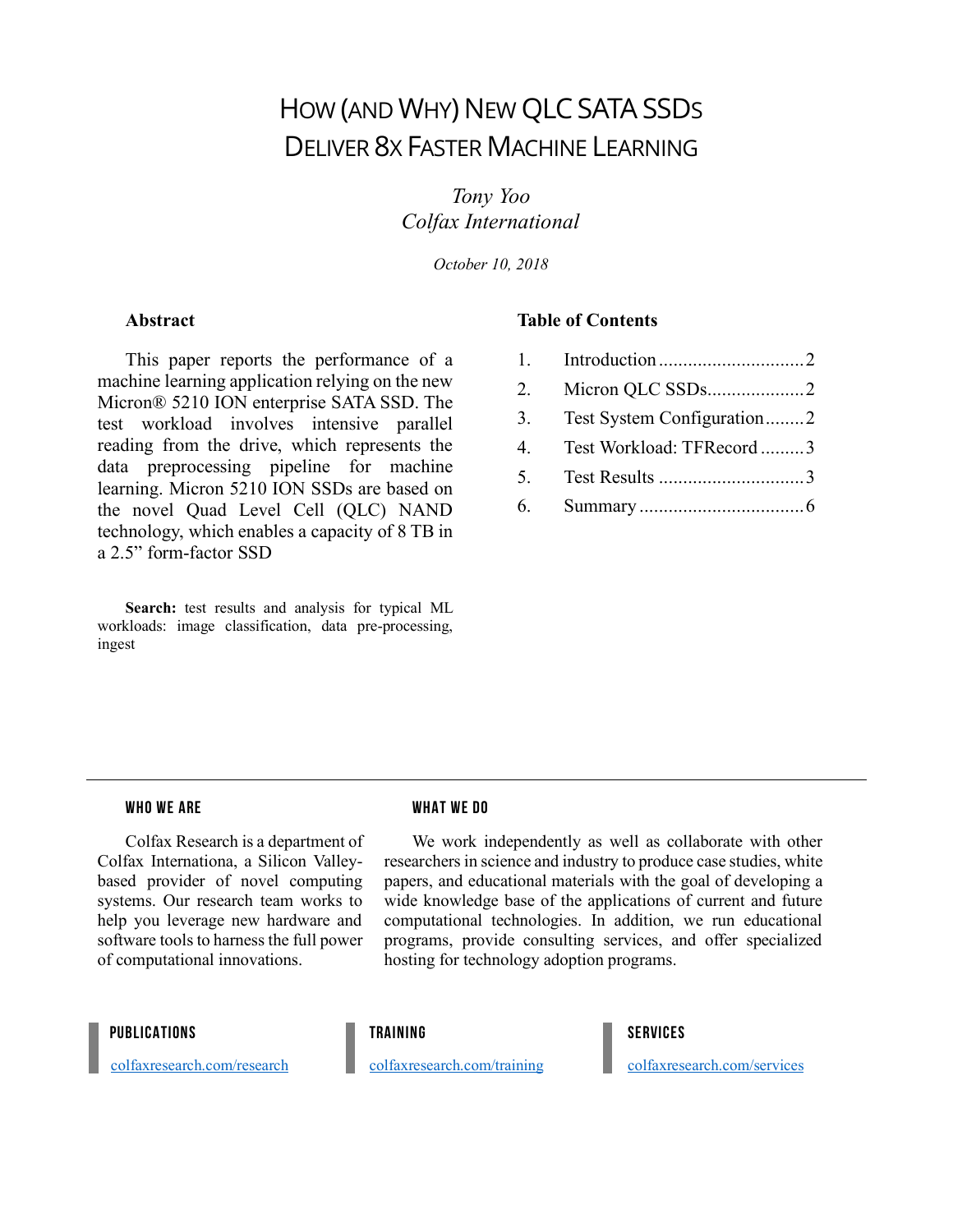## **1. Introduction**

For years, 7200 RPM hard disk drives (HDDs) have been the standard media on which Machine Learning (ML) training data sets have been stored. These traditional HDDs have been preferred due to their low cost and easy to adopt, familiar SATA interfaces. However, their relatively slow throughput and resultant data exgest rates were key tradeoffs. Solid State Drives (SSDs) have been too expensive to justify their potential gain. Despite SSD cost / GB decreases, their overall cost has remained just out of reach for all but the most demanding (and expensive) ML platforms. This barrier is starting to fall with the introduction of the world's first QLC SSD, the Micron<sup>®</sup> 5210 ION enterprise SATA SSD.

In our paper, we record performance measurements on Micron 5210 SSD related to ML workflow. Although ML is highly CPU intensive, fast storage can lower training time though faster file preprocessing and serialization, particularly when the size of a data set exceeds the amount of installed memory. A popular format for datasets is TFRecord, and in our performance measurements, we will be comparing the throughput speed and completion time of a TFRecord on a 7.68TB Micron 5210 ION SSD versus that of an 8TB Seagate 7200RPM HDD.

# **2. Micron QLC SSDs**

Micron QLC SSDs are a whole new type of SSD that uses Quad Level Cell (QLC) NAND technology.

QLC flash stores 4 bits of data per cell enabling higher density. While more bits per flash cell does decrease the amount of write cycles available, it adds the benefit of higher capacity and the fast read speeds. For read-intensive ML workloads such as those analyzed here, lower write cycles are far less important than the cost decrease that QLC technology enables.

QLC SSDs are aimed to eventually replace standard HDDs in read intensive applications by providing SSD read speed with HDD capacity. They come in 2.5-inch form factor and the capacities range from 1.92TB to 7.68TB at an approachable cost.

# **3. Test System Configuration**

| Component  | Details                                                             |
|------------|---------------------------------------------------------------------|
| <b>CPU</b> | 2x Intel <sup>®</sup> Xeon <sup>®</sup> Platinum 8168 CPU @ 2.70GHz |
| Cores      | 48 cores with 2-way Intel® Hyper-Threading Technology               |
| Memory     | 96 GB DDR4                                                          |
| Drives     | 7.68TB Micron® 5210 QLC SSD<br>8TB Seagate® 7200 RPM HDD            |

Our test configuration is a standard, x86 server platform equipped as noted in Table 1.

*Table 1: System Configuration*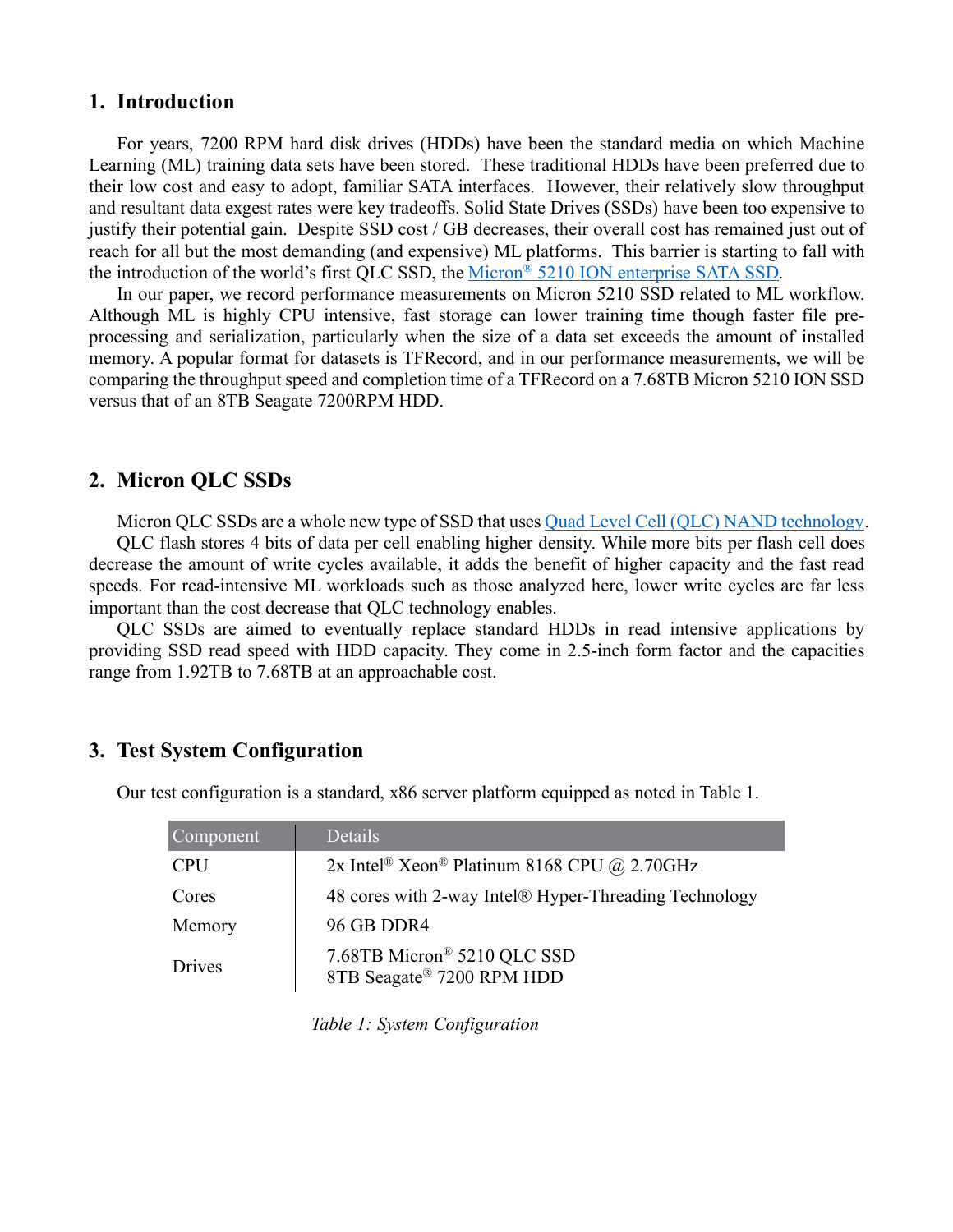# **4. Test Workload: TFRecord**

TFRecord is the standard format for TensorFlow. It is used to store large amounts of data (for example, a collection of images) in a single TFRecord file, which can be read from storage faster than individual files and loaded into TensorFlow in batches for training.

In our test workload, we read large high-resolution images in the TIFF format from the drive using OpenCV, rescale each image to low resolution, append the resulting image to a TFRecord, and write the resultant TFRecord object back onto the drive. This process simulates the preprocessing of real-world data into a format suitable for deep learning training. To reach the performance limits of our system, we designed our TFRecord creation script to ingest images in parallel using Python multiprocessing. When we run the code, we can specify the number of concurrent processes that read and resize the images. Parallel processing of data reading and conversion taps into the additional performance of both the drive and the multi-core CPU. We can tune this parallelism to utilize and maximize available read speed and CPU processing power.

### **5. Test Results**

First, we fixed the number of processes and increased the number of images to show scale in performance and utilization. Each run was tested 3 times to minimize variation in speed and time. This resulted in consistent results over various runs.

Table 2 shows the bandwidth and time for each test and drive by process count. The sample size is 1,000 images at 22MB each, totaling 23GB data set size.

| Number of      | Micron 5210 ION 7.68TB |         | Typical 7200 RPM HDD 8TB |         |  |
|----------------|------------------------|---------|--------------------------|---------|--|
| Processes      | Bandwidth, MB/s        | Time, s | Bandwidth, MB/s          | Time, s |  |
| $\mathbf{1}$   | 24.4                   | 981     | 24.2                     | 898     |  |
| $\overline{2}$ | 47.7                   | 501     | 39.4                     | 607     |  |
| 3              | 69.2                   | 345     | 49.2                     | 523     |  |
| $\overline{4}$ | 91.6                   | 261     | 47.5                     | 507     |  |
| 6              | 116                    | 206     | 50.1                     | 507     |  |
| 8              | 174                    | 137     | 52.1                     | 504     |  |
| 10             | 208                    | 115     | 53.5                     | 501     |  |
| 14             | 287                    | 83.2    | 54.5                     | 494     |  |
| 18             | 320                    | 74.6    | 55.5                     | 487     |  |
| 22             | 348                    | 68.7    | 55.8                     | 485     |  |
| 26             | 362                    | 66.1    | 56.2                     | 478     |  |
| 30             | 368                    | 64.9    | 57.0                     | 459     |  |
| 40             | 353                    | 67.7    | 57.9                     | 448     |  |
| 50             | 355                    | 67.3    | 47.5                     | 439     |  |
| 60             | 364                    | 65.6    | 49.4                     | 431     |  |
| 70             | 367                    | 65.1    | 47.2                     | 429     |  |
| 80             | 376                    | 63.6    | 48.5                     | 426     |  |
| 90             | 377                    | 63.3    | 45.8                     | 420     |  |
| 100            | 375                    | 64.0    | 47.7                     | 413     |  |

*Table 2: Bandwidth and Test Time*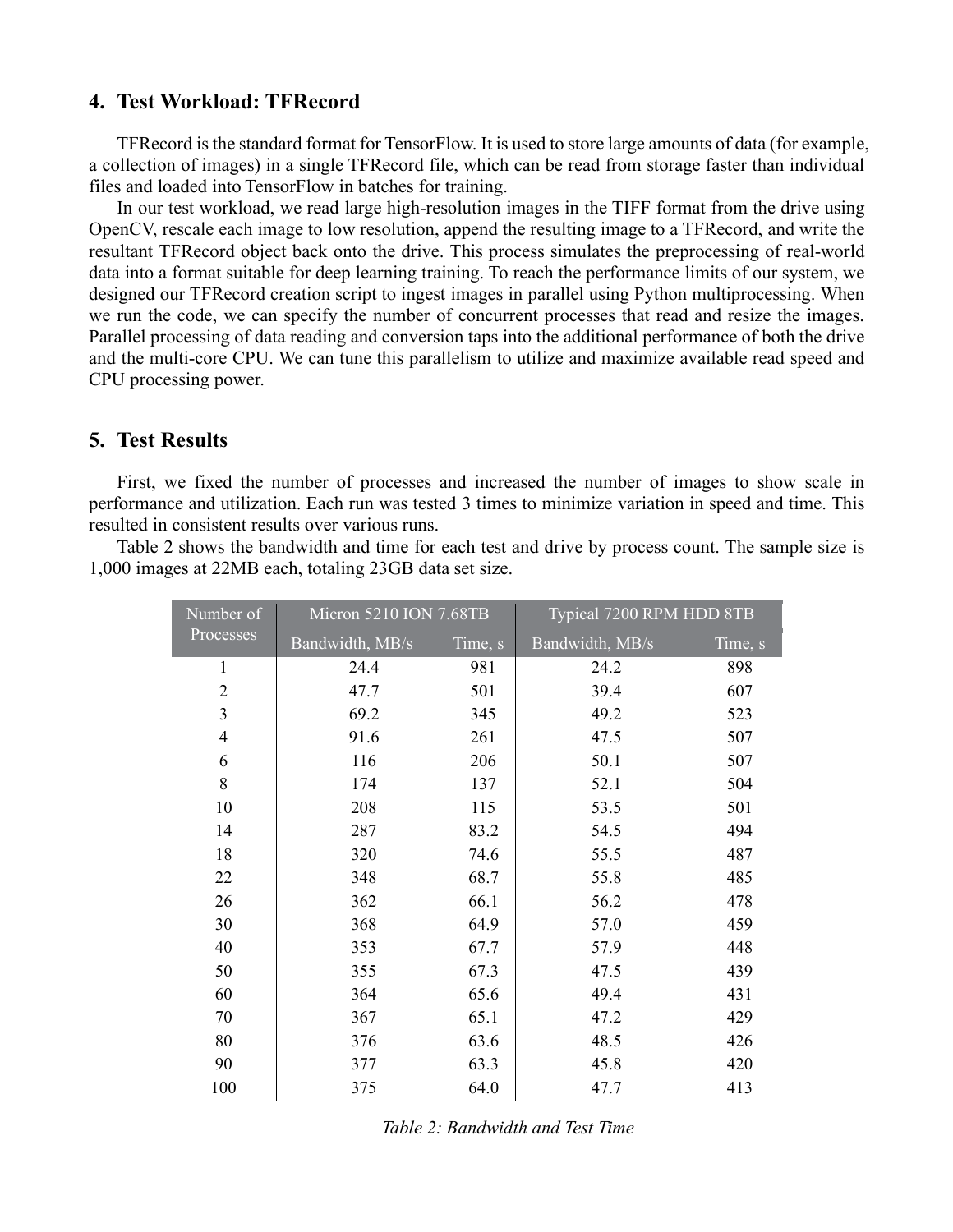

## TFRecord Creation: Throughput vs Processes

*Figure 1: Large image resizing and TFRecord formation*

At a single process, the Micron 5210 and the HDD performed similarly (a rate of 1 image per second), resulting in a run time of 980 seconds. With one process, the performance is limited by the CPU and not the drive read speed. As the number of concurrent processes increased, the throughput of the Micron 5210 SSD also increased until reaching a maximum sustained read speed at around 30 processes.

Parallel processing did not significantly accelerate image conversion on the HDD, which achieved at best, a 2.3x speedup compared to single-process performance. We attribute that to the nature of a spinning drive, which cannot efficiently handle parallel read operations. In contrast, the quick read speed and the parallel nature of the Micron 5210 SSD managed many more queues compared to the HDD with a commensurate performance improvement displayed. At 90 concurrent processes, the Micron 5210 was 8.2x faster than the HDD and 15.5x faster than either drive when running only 1 process.

Next to fine tune our results, we tested all the process counts between 90 and 100 to find the optimal parallelism (observed when speed reached its maximum). These results are shown in Table 3.

| Number of<br>Processes |    | Micron 5210 ION 7.68TB |         |  |  |
|------------------------|----|------------------------|---------|--|--|
|                        |    | Bandwidth, MB/s        | Time, s |  |  |
|                        | 91 | 388.9                  | 61.5    |  |  |
|                        | 92 | 382.3                  | 62.6    |  |  |
|                        | 93 | 391.1                  | 61.2    |  |  |
|                        | 94 | 386.0                  | 62.0    |  |  |
|                        | 95 | 391.3                  | 61.2    |  |  |
|                        | 96 | 391.7                  | 61.1    |  |  |
|                        | 97 | 390.1                  | 61.3    |  |  |
|                        | 98 | 391.1                  | 31.1    |  |  |
|                        | 99 | 389.6                  | 31.4    |  |  |

*Table 3: 5210 process count > 90*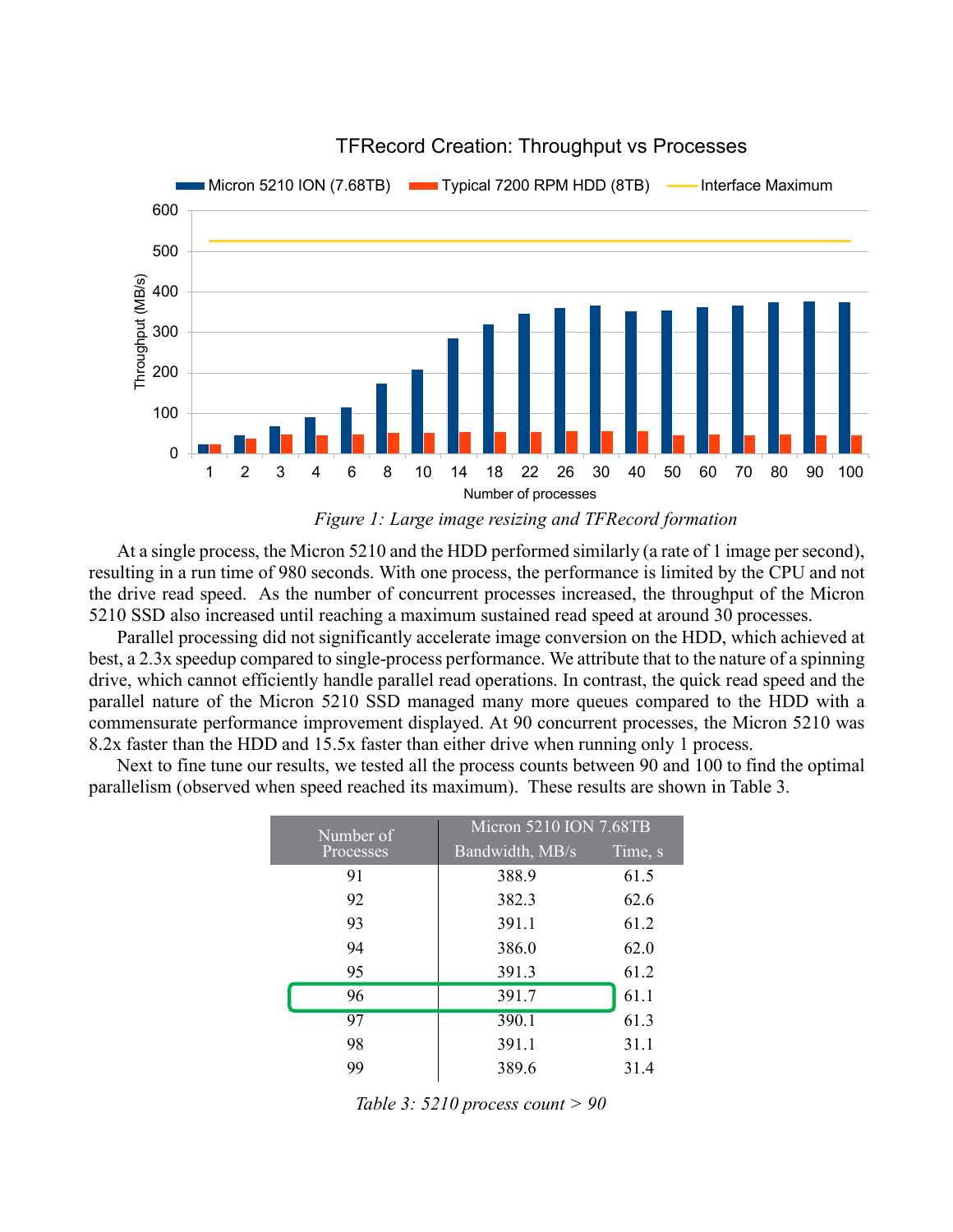Performance results in Table 3 demonstrate how the process count affects bandwidth. Here we noted that the performance peaked at 96 processes. Running the test script multiple times showed some variation where 97 processes was faster, but 96 processes consistently showed better results.

Because 96 processes showed the highest throughput for any number of images, we noted this and used this value as the base for our next performance measurement. Note that 96 processes may have showed the highest throughput given that it's related to the number of logical CPUs available in the server (48 cores each running 2 hyper-threads).

Using the optimal process count of 96, we then ran TFRecord on various numbers of images. Given that many ML workloads involve very large numbers of images, we tested to ensure real-world applicability. For example, skin cancer detection algorithms (that are more accurate than doctors) have been built doing ML training on 100,000 images, so we used 100,000 images as a barometer of realworld results due to the size of the dataset.

The results for image sets above 10,000 are the key numbers to focus on below, as in all instances, storage is effectively isolated as the test variable because the size of the dataset exceeds the available DRAM, ensuring that memory has no bearing on these results. Given that many ML datasets are often far larger than a system's installed memory capacity, these results are a good indicator of the actual performance differences between the storage drives being compared. Results are shown below in Table 4.

| <b>Test Parameters</b> |           |          | 7.68TB Micron 5210 |                | 8TB HDD    |                   | Performance Delta |                    |
|------------------------|-----------|----------|--------------------|----------------|------------|-------------------|-------------------|--------------------|
| Number of Number of    |           | Size of  | Bandwidth,         | Completion     | Bandwidth, | <b>Completion</b> |                   | Speedup Time Saved |
| Images                 | Processes | Dataset* | $MB/s*$            | Time, $s^*$    | $MB/s*$    | Time, $s^*$       |                   |                    |
|                        | 96        | 23MB     | 23                 |                | 22         |                   | 1x                |                    |
| $\overline{2}$         | 96        | 46 MB    | 24                 |                | 23         | $\bf{l}$          | 1x                |                    |
| $\overline{4}$         | 96        | 92 MB    | 46                 |                | 42         |                   | 1x                |                    |
| 8                      | 96        | 184 MB   | 113                |                | 49         | 3                 | 2x                | 2 seconds          |
| 16                     | 96        | 368 MB   | 255                |                | 48         | $\overline{7}$    | 5x                | 6 seconds          |
| 32                     | 96        | 736 MB   | 340                | $\mathfrak{D}$ | 44         | 16                | 9x                | 14 seconds         |
| 64                     | 96        | 2GB      | 371                | 4              | 44         | 34                | 9x                | 30 seconds         |
| 128                    | 96        | 3GB      | 378                | 8              | 47         | 65                | 8x                | 1 minute           |
| 256                    | 96        | 6GB      | 389                | 16             | 44         | 138               | 9x                | 2 minutes          |
| 512                    | 96        | 12GB     | 389                | 32             | 40         | 305               | 10x               | 5 minutes          |
| 1,000                  | 96        | 23 GB    | 394                | 61             | 43         | 605               | 10x               | 9 minutes          |
| 10,000                 | 96        | 230 GB   | 376                | 636            | 44         | 5,423             | 9x                | 1.3 hours          |
| 50,000                 | 96        | 1150 GB  | 370                | 3,234          | 44         | 27,258            | 8x                | 6.7 hours          |
| 100,000                | 96        | 2300 GB  | 354                | 6,764          | 43         | 54,617            | 8x                | 13.3 hours         |

*Table 4: Varying image counts tested. All data rounded to the nearest whole number.*

Table 4 shows TFRecord reaches near max throughput when the dataset is greater than 64 images and stays fairly consistent all the way to 100,000 images. Comparing these results to an HDD, the time difference is substantial (especially at 100,000 as the Micron 5210 SSD is able to complete the workload in 6,764 seconds (113 minutes, or about 2 hours) versus the 54,617 seconds that the HDD takes (910 minutes, or about 15 hours). The delta between these times was 13.3 hours, and for image sets above 10,000, the QLC SSD performed 8x faster than the HDD.